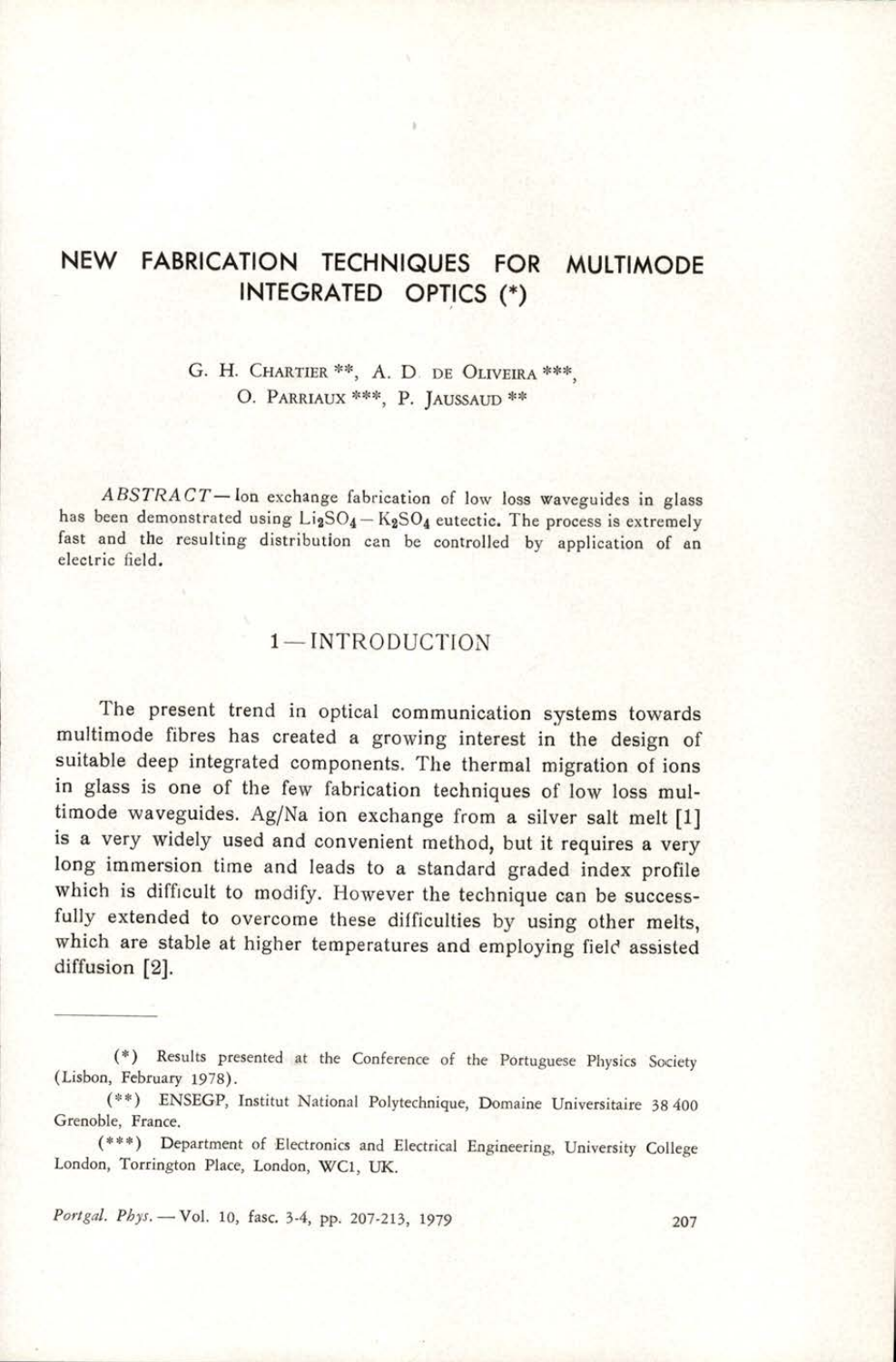This paper reports the fabrication and the characteristics of highly multimode planar waveguides made by Li/Na ion exchange, and describes the improvements and possibilities offered by an electric field assisted Ag/Na ion exchange technique.

## 2— Li/Na ION EXCHANGE WAVEGUIDE FABRICATION

Small monovalent lithium ions can easily diffuse in a glass matrix where an exchange with the sodium ions of different polarisability takes place. The stability of lithium salts allows higher diffusion temperatures to be used, Their high melting points, which are unsuitable for soda lime glass, suggest the use of an eutectic melt, 80% mol Li<sub>2</sub>SO<sub>4</sub> - 20% K<sub>2</sub>SO<sub>4</sub>, which brings the melting point down to 524°C [3]. Soda lime microscope slides were preheated and immersed in the eutectic for different immersion times  $t$  and temperatures T. The refractive index profiles were then determined by the WKB evaluation from the angular position of the m-lines. Figure 1





208 *Portgal. Phys.* - Vol. 10, fasc. 3-4, pp. 207-213, 1979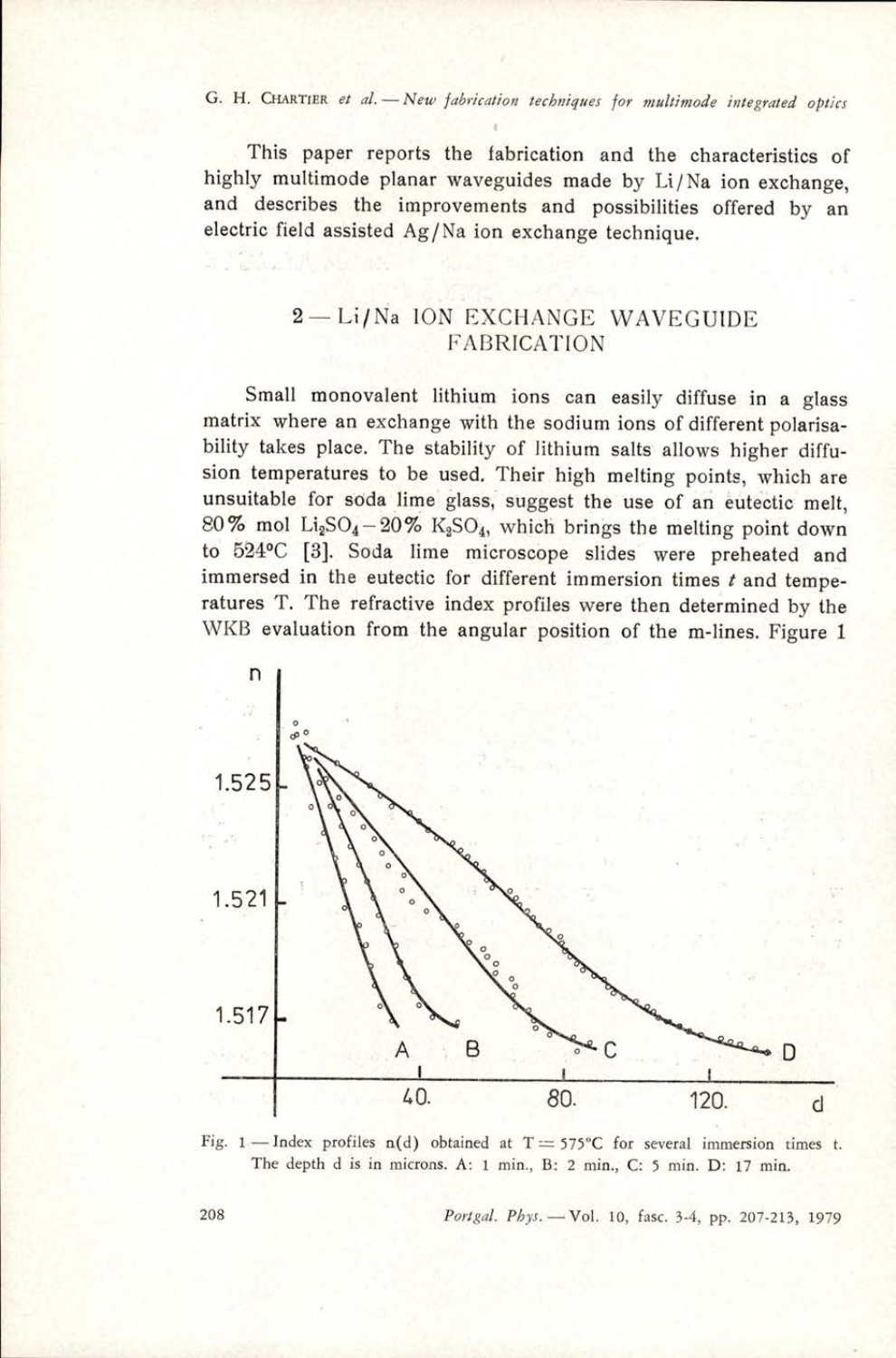shows the index profile of a number of waveguides with  $t$  as a parameter. By comparison with the Ag/Na technique, a 35 microns deep waveguide requires 50 hours at  $T = 250^{\circ}C$ , whereas the Li/Na technique requires only 1 min. at T=575°C, as shown by figure 1, curve B. The refractive index difference  $\Delta n=0.015$  between the surface index  $n_s$  and the substrate index is considerably smaller than in the Ag/Na case, but is even more compatible with the index characteristics of usual multimode fibers, as is the waveguide depth with the fibre core cross section.

The data were processed in order to find the function which best fits the experimental index profiles. Amongst the exponential, gaussian, error function, second order polynomial and linear profiles, the latter presents by far the smallest standard deviation, being the first order term of the solution of Fick's equation with a concentration dependent diffusion coefficient [4]:

$$
n(x) = n_s - \Delta n \; x/d \tag{1}
$$

Using the results of figure 1 it was shown that  $d$  depends linearly on  $\sqrt{t}$ , so that an effective diffusion constant D can be defined:

$$
d = 2\sqrt{Dt} \tag{2}
$$

D was determined by immersing several glass slides at different temperatures T for the same time. The linear dependence of the logarithm of D against inverse temperature shown by figure 2 suggests for D the standard expression:

$$
D = D_0 \exp(-T_0/T). \tag{3}
$$

From our experimental data we found  $D_0=5.4\times10^{-3} \text{ m}^2\text{s}^{-1}$  and  $T_0=1.6\times10^{4}$  °C. It follows for instance that a waveguide made at temperature  $T_1$  can be made  $p$  times deeper by using a melt at temperature  $T_2$  such that

$$
T_2 = T_1 T_0 / (T_0 - 2T_1 \ln p). \tag{4}
$$

Portgal. Phys. - Vol. 10, fasc. 3-4, pp. 207-213, 1979 209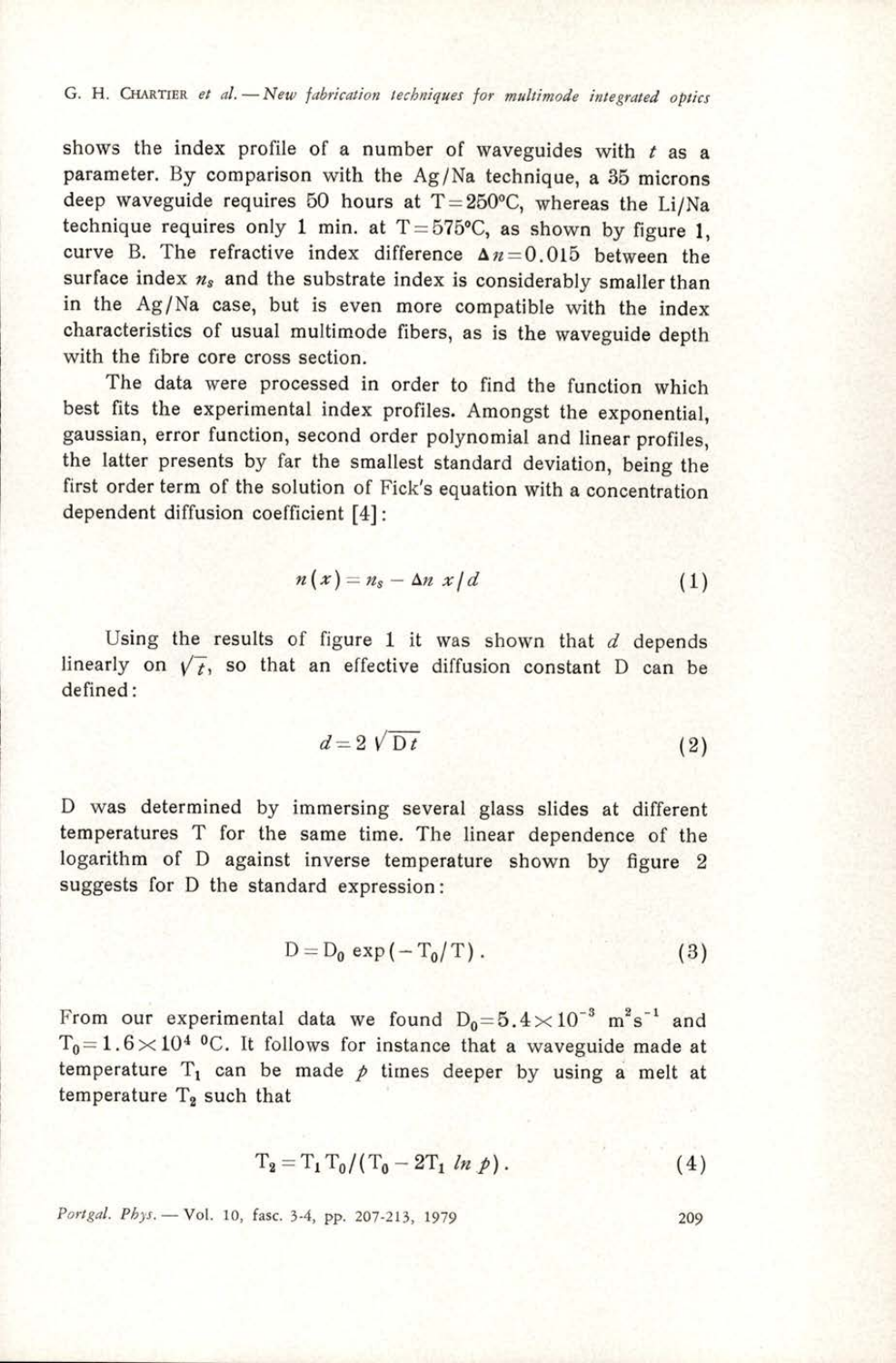

Fig. 2— Temperature dependence of the diffusion constant D for 5 min. immersion time.

## 3— FIELD ASSISTED Ag/Na ION EXCHANGE

An external electric field E may be used to enhance or modify the ion exchange rate and the penetration depth. Microscope slides were covered on one side by a negative aluminium electrode whereas the other side, which had been very carefully cleaned, was covered by a positive evaporated silver layer. An ionic current flows from the Ag anode to the Al cathode. The total charge is a direct measure of the waveguide depth. Waveguides were produced in the temperature and field ranges 170°C to 300°C and 0 to 2.10<sup>5</sup> V/m. Figure 3 shows the dramatic influence that can be achieved by varying the field. In the case of profile D, 13 well confined modes can propagate (only 2 without field). The dashed line H' represents the guide profile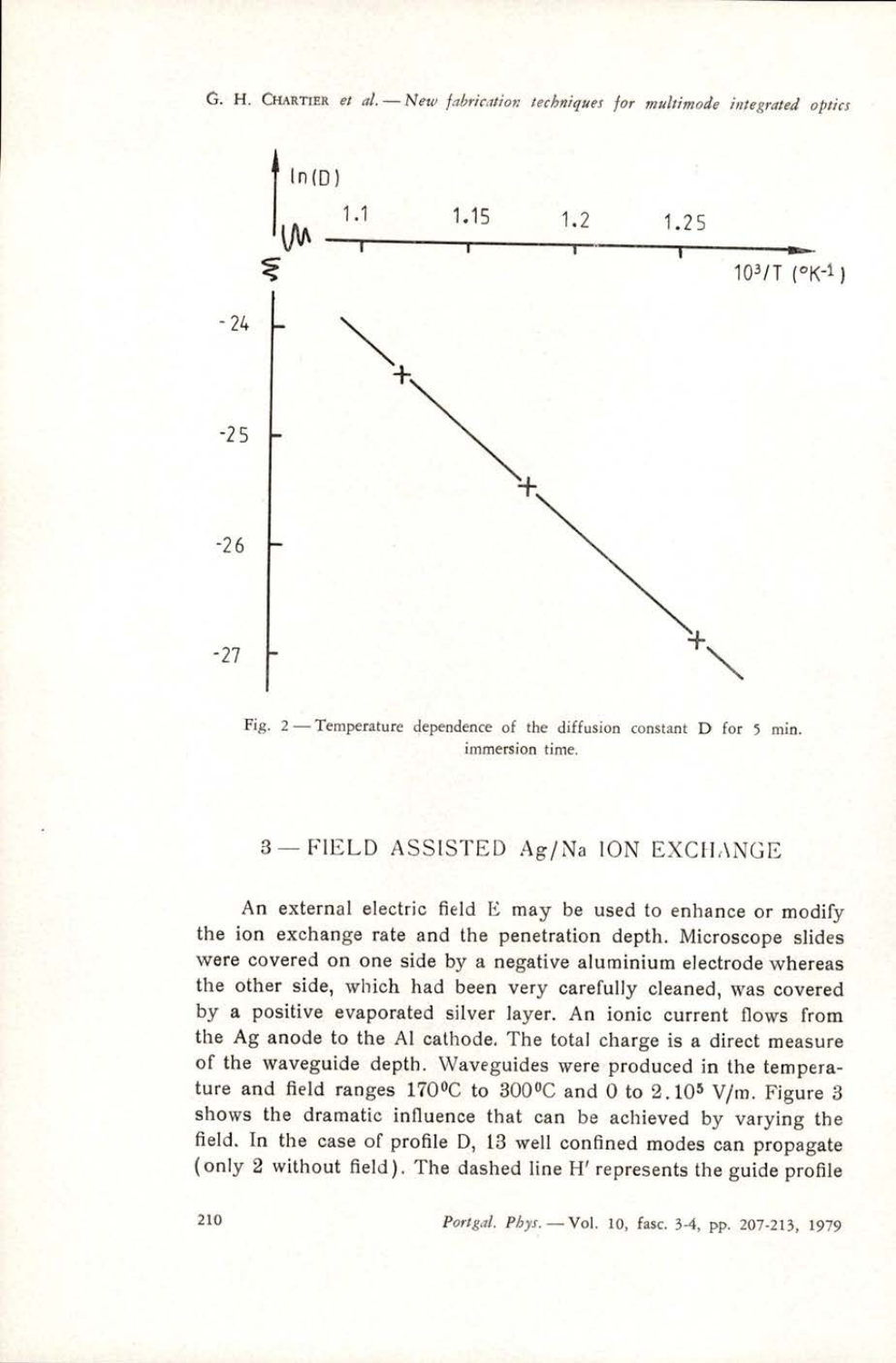G. H. CHARTIER et al. - New fabrication techniques for multimode integrated optics





E:  $V = 10$  V, F:  $V = 30V$ , G:  $V = 50V$ , H:  $V = 100V$ H':  $t = 330$  min.,  $T = 250$ °C,  $V = 0$  V

which, by passive diffusion during  $5\frac{1}{2}$  hours, also propagates 13 modes.

The diffusion process can be described here by a Fick's equation with an extra term - $\mu \to \partial c/\partial x$  involving the gradient of the concentration,  $c(x, t)$ , an effective mobility  $\mu$  and E. Although its coefficients are concentration dependent, as is the electric field, the solution for constant coefficients was used to fit approximately the experimental profiles [5]:

$$
n(x, t) = n_s - \frac{1}{2} \Delta n \left[ \text{erfc} \left( \frac{x - \mu E t}{2 \sqrt{Dt}} \right) + \frac{1}{2} \exp \left( \frac{\mu E x}{D} \right) \text{erfc} \left( \frac{x + \mu E t}{2 \sqrt{Dt}} \right) \right] \tag{5}
$$

c (x, t), an effective mobilit<br>are concentration dependent, as<br>anstant coefficients was used t<br>profiles [5]:<br> $n (x, t) = n_s - \frac{1}{2} \Delta n$  [erfc (<br> $+ \exp (\mu E x/D)$  erl<br>usting D and  $\mu$ . Despite some mobility were determined and<br>ents by adjusting  $D$  and  $\mu$ . Despite some minor discrepancies, some values of the mobility were determined and confirmed by resistance measurements during the experiments. Figure 4 shows the linear dependence of the logarithm of the mobility against inverse temperature, which can be written [6]:

$$
ln \mu = A + B/T \tag{6}
$$

Portgal. Phys. - Vol. 10, fasc. 3-4, pp. 207-213, 1979 211

ı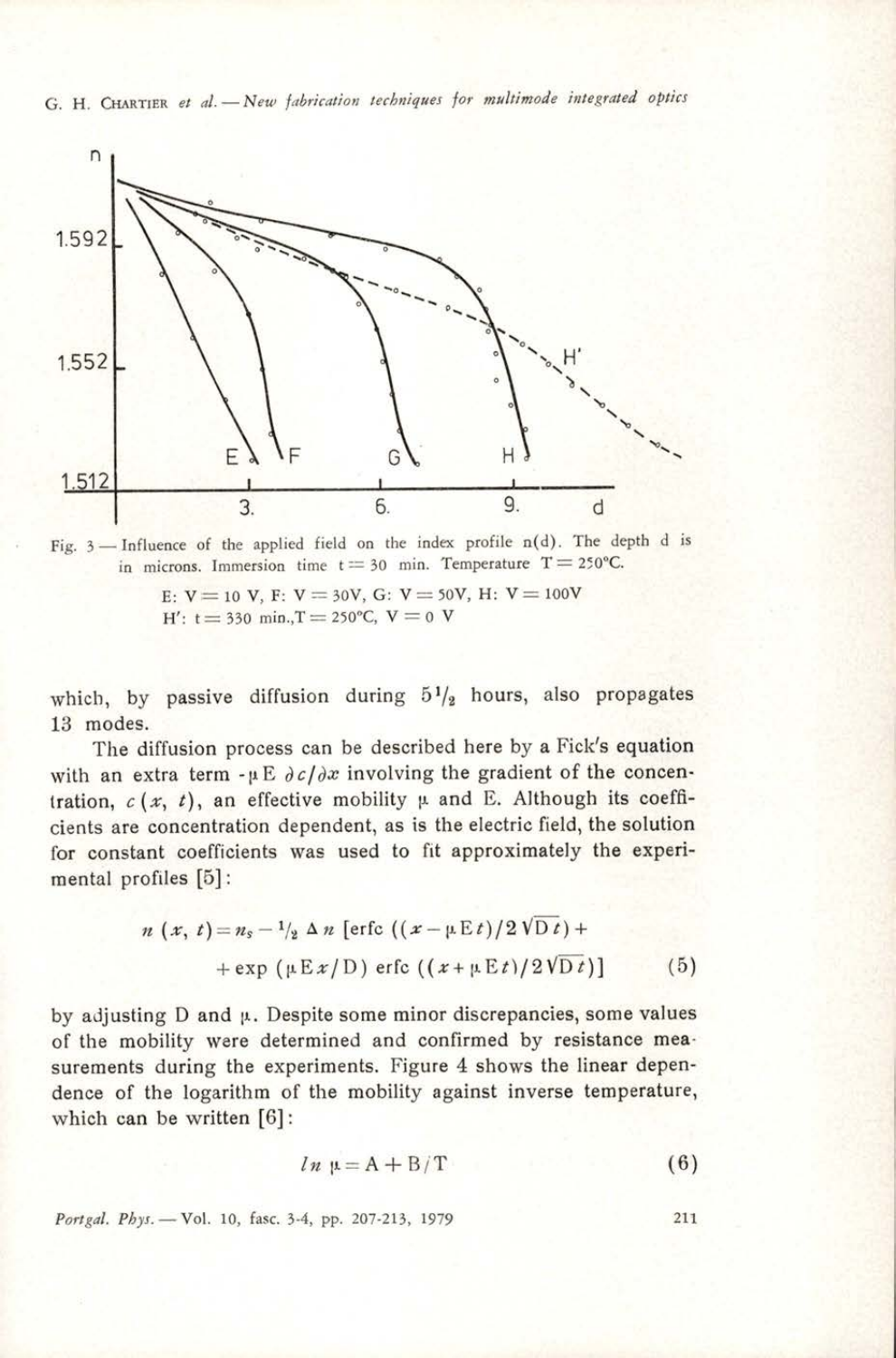\_\_\_\_\_



Fig.  $4$  - Temperature dependence of the mobility for  $t=30$  min., voltage 50 Volts, at various temperatures (217, 250, 280°C).

where the constants A and B are found to be  $-9$  and  $-1.2 \times 10^{-4}$ respectively.

$$
4-\mathrm{CONCLUSION}
$$

The present development of fibre optic systems ascribes an important role to multimode integrated optics. One major problem in this new field is to realise waveguides presenting a satisfactory geometrical and electromagnetic match to multimode fibres. These requirements are fulfilled by the waveguide fabrication techniques presented in this paper. Sufficient depth and an additional control of the index distribution by an electric field can be achieved in very short times.

The authors are grateful to C.W, Pitt for useful discussions and Professor E.A. Ash for his support to this work. A NATO Fellowship (ADdeO) and a Fellowship of the Fonds National Suisse de la Recherche Scientifique (OP) are gratefully acknowledged.

212 Portgal. Phys. -- Vol. 10, fasc. 3-4, pp. 207-213, 1979